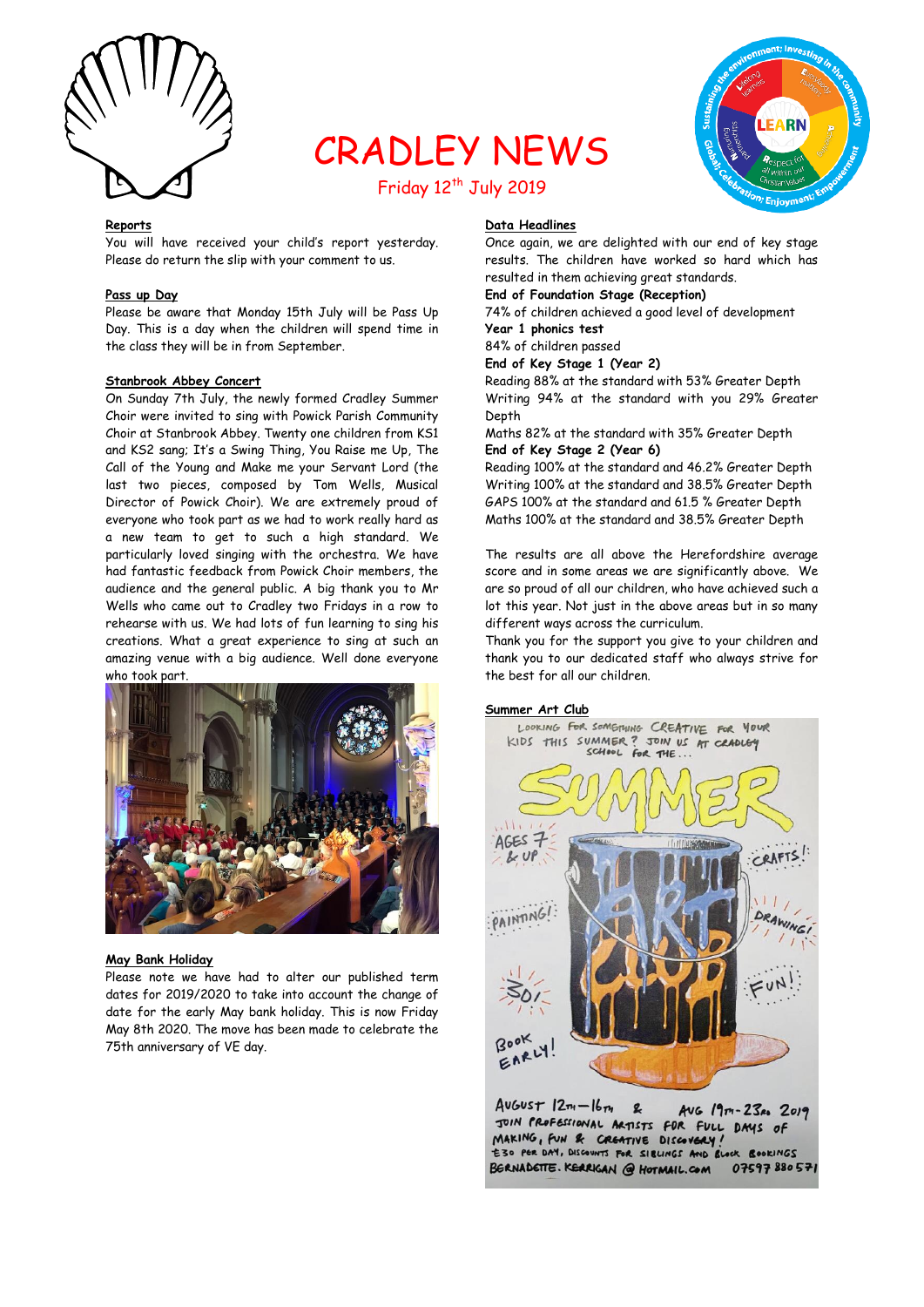# **Aztec Water Park**

Year 6 had a fabulous time yesterday at Aztec Water Park. Kitted out in wetsuits, they had great fun on the lake on paddle boards, in kayaks and pedalos, and then spent another hilarious hour on the floating inflatable obstacle course! After such an energetic morning they were certainly ready for a picnic and ice creams before returning back to school!





#### **KS2 Production**

Year 6 put on a fantastic show for us this week. Our super-talented pupils acted, sang and danced us through the plight of the staff and students of St.Dithers Academy, thrown into a spin by a poor Ofset report, but determined to fight back when a group of new 'super teachers' are brought in, made up of celebrities from the world of entertainment! Well done all of you for entertaining us so brilliantly! And well done to the amazing supporting cast of Year 5s and to the chorus for helping to make it a show to remember!





## **Nursery**

This week in Nursery has been very special for our preschool children. On Monday we enjoyed the lovely weather and spent lots of time playing with our water wall and all getting very wet! On Tuesday we welcomed our younger friends into Nursery for our stay-and-play session. On Wednesday we went onto the field and used the play equipment for a morning playing outside. On Thursday we said "Goodbye" to our pre-schoolers at our leaver's service as they prepare to join Class 1. They did some amazing dancing for their relatives and the service was followed by our teddy bears picnic. We ended the week on Friday with a trip to Forest School where we had a fire and cooked marshmallows.



#### **Class 1**

This week has been an all singing all dancing week! We enjoyed watching our Year 6 buddies in their play on Monday afternoon. What a lot to learn! The Year 1s have been enjoying water capacity on the field for Maths, whilst Reception have been concentrating on repeating patterns, ones that we can see and hear! Thank you to Jon, our tennis coach, for our final lesson this week. We can't believe how lucky we have been with the weather every Wednesday. On Thursday, we joined Nursery for their Leavers' Ceremony and welcomed the new preschoolers into Class 1. We are all looking forward to Pass-Up Day on Monday when we will get to spend time with our teachers and new friends. We will be looking at Maths through art and making our new display ready for September.

# **Class 2**

Our main activity this week has been building our vehicles. Everyone has had some help with putting their wheel and axle mechanisms together but the rest of the project has been done independently! We have been